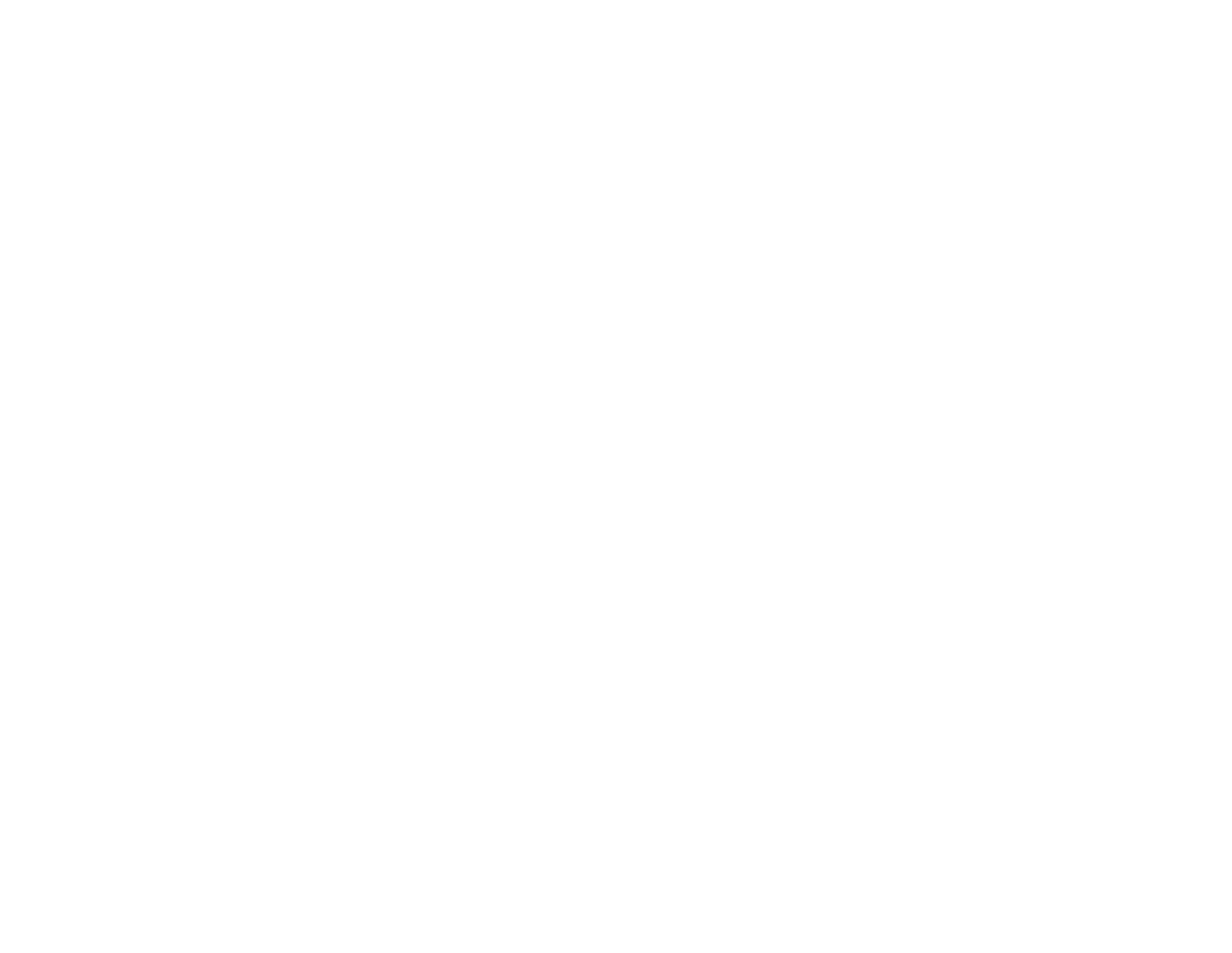| Sn   | C+.I   |
|------|--------|
| 135  | 165    |
| 129  | 190    |
| 111  | 138    |
| 145  | 180    |
| -130 | 0      |
| 115  | $-156$ |
| 133  | 145    |
| 108  | 134    |
| 100  | 120    |
| 123  | 145    |